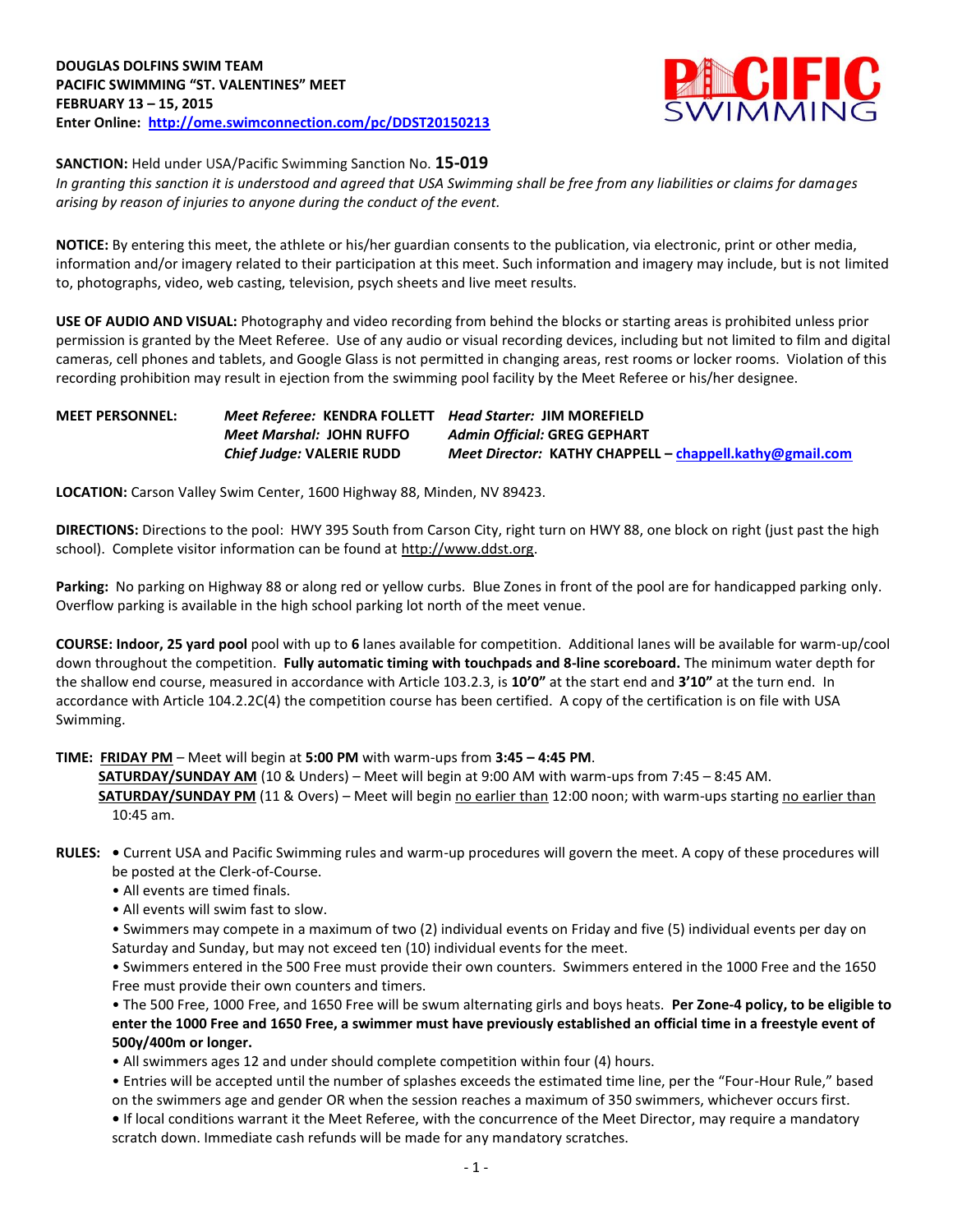• **All coaches and deck officials must wear their USA Swimming membership cards in a visible manner.** All coaches are required to sign in and present their 2015 registration card before coaching swimmers at the meet. Except for coaches accompanying athletes participating under the provisions of 202.6 or USA Swimming's "open border" policy, all persons acting in any coaching capacity must show proof of current USA Swimming coach membership.

**ATTENTION HIGH SCHOOL SWIMMERS (February through May):** If you are a high school swimmer in season, you need to be Unattached from this meet. It is the swimmers responsibility to be Unattached from this meet. You can un-attach at the meet if necessary. This does not apply to swimmers swimming under the rules of the Nevada Interscholastic Activities Association (NIAA).

**UNACCOMPANIED SWIMMERS:** Any USA-S athlete-member competing at the meet must be accompanied by a USA Swimming member-coach for the purposes of athlete supervision during warm-up, competition and warm-down. If a coach-member of the athlete's USA-S Club does not attend the meet to serve in said supervisory capacity, it is the responsibility of the swimmer or the swimmer's legal guardian to arrange for supervision by a USA-S member-coach. The Meet Director or Meet Referee may assist the swimmer in making arrangements for such supervision; however, it is recommended that such arrangements be made in advance of the meet by the athlete's USA-S Club Member-Coach.

**RACING STARTS:** Swimmers must be certified by a USA-S member-coach as being proficient in performing a racing start, or must start the race in the water. It is the responsibility of the swimmer or the swimmer's legal guardian to ensure compliance with this requirement.

**RESTRICTIONS:** • Smoking and the use of other tobacco products is prohibited on the pool deck, in the locker rooms, in spectator seating, on standing areas and in all areas used by swimmers, during the meet and during warm-up periods.

- Sale and use of alcoholic beverages is prohibited in all areas of the meet venue.
- No glass containers are allowed in the meet venue.
- No propane heater is permitted except for snack bar/meet operations.
- No animals are permitted on the premises.
- Changing into or out of swimsuits other than in locker rooms or other designated areas is prohibited.

• Destructive devices, to include but not limited to, explosive devices and equipment, firearms (open or concealed), blades, knives, mace, stun guns and blunt objects are strictly prohibited in the swimming facility and its surrounding areas. If observed, the Meet Referee or his/her designee may ask that these devices be stored safely away from the public or removed from the facility. Noncompliance may result in the reporting to law enforcement authorities and ejection from the facility. Law enforcement officers (LEO) are exempt per applicable laws.

**ELIGIBILITY:** • Swimmers must be current members of USA-S and enter their name and registration number on the meet entry card as they are shown on their Registration Card. If this is not done, it may be difficult to match the swimmer with the registration and times database. The meet host will check all swimmer registrations against the SWIMS database and if not found to be registered, the Meet Director shall accept the registration at the meet (a \$10 surcharge will be added to the regular registration fee). Duplicate registrations will be refunded by mail.

• Entries with **"NO TIME" will be ACCEPTED (Exception – See Distance Entry Rules).**

• Entry times submitted for this meet will be checked against a computer database and may be changed in accordance with Pacific Swimming Entry Time Verification Procedures.

- Disabled swimmers are welcome to attend this meet and should contact the Meet Director or Meet Referee regarding and special accommodations on entry times and seeding per Pacific Swimming policy.
- Swimmers 19 years of age and older may swim with the oldest age group of an event, but may not receive awards or score points.
- The swimmer's age will be the age of the swimmer on the first day of the meet.

**ENTRIES:** must be submitted using the swimmer's best short-course yards time for each event. **Entries for each meet session will close by the applicable deadline below, or when the session is determined to be full, whichever occurs first.** Check the online meet entries web site (below) for session open or closed status. NO LATE ENTRIES WILL BE ACCEPTED. NO DECK ENTRIES OR ENTRY CHANGES WILL BE ALLOWED. NO REFUNDS will be given except in the case of a mandatory scratch-down.

**ENTRY FEES:** \$4.00 per event plus a \$9.00 participation fee per swimmer. Entries will be rejected if payment is not sent at time of request.

**ONLINE ENTRIES:** To enter online go to **<http://ome.swimconnection.com/pc/DDST20150213>** to receive an immediate entry confirmation. This method requires payment by credit card. Swim Connection, LLC charges a processing fee for this service, equal to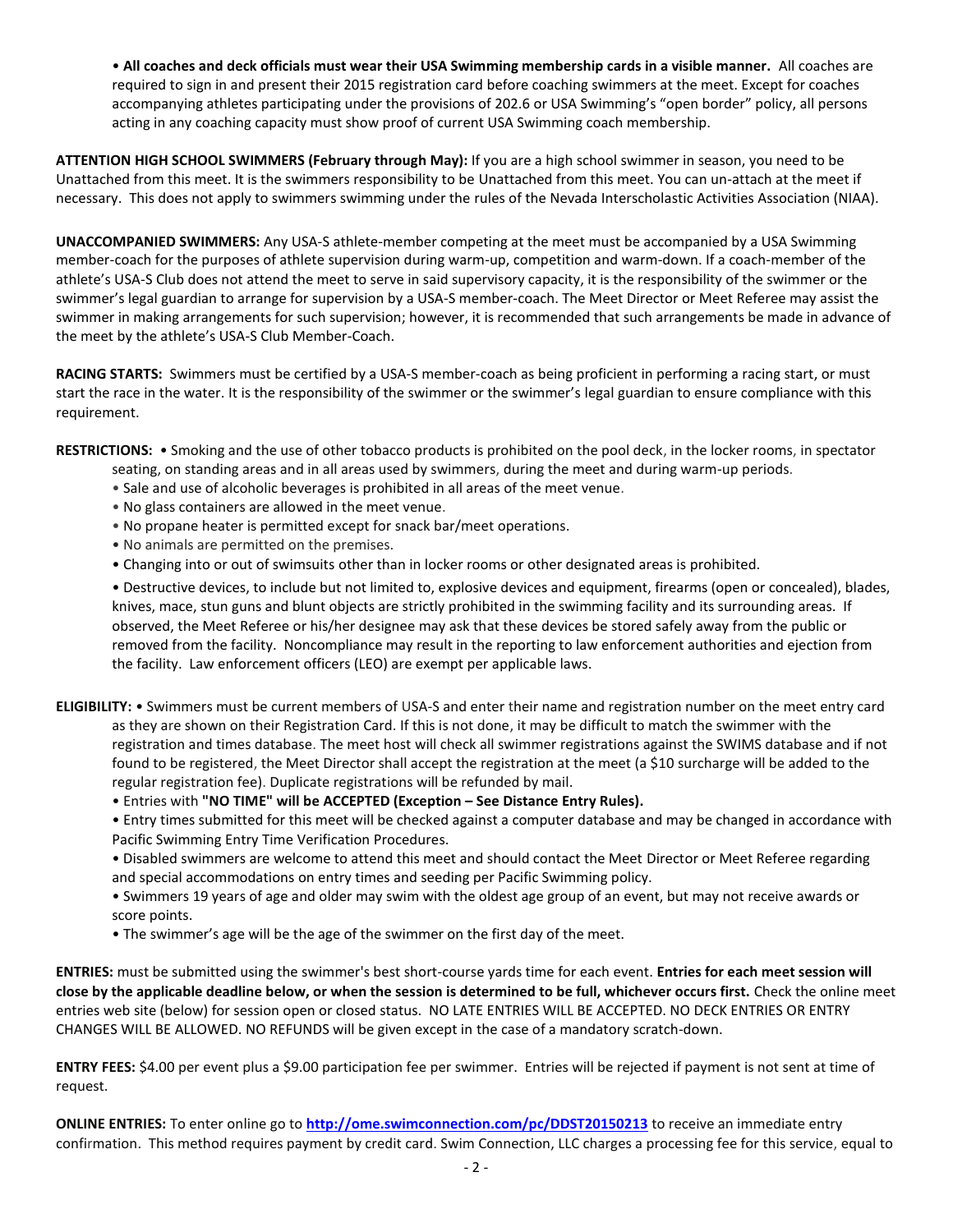\$1 per swimmer plus 5% of the total Entry Fees. Please note that the processing fee is a separate fee from the Entry Fees. If you do not wish to pay the processing fee, enter the meet using a mail entry. **Entering online is a convenience, is completely voluntary, and is in no way required or expected of a swimmer by Pacific Swimming.** Online entries will be accepted through Wednesday, **February 4, 2015 at 11:59 PM.**

**MAILED OR HAND DELIVERED ENTRIES**: Entries must be on the attached consolidated entry form. Forms must be filled out completely and printed clearly with swimmers best time. Entries must be postmarked by midnight, Monday, **February 2, 2015** or hand delivered by 5:00 p.m. Wednesday, **February 4, 2015.** No late entries will be accepted. No refunds will be made, except mandatory scratch downs. Requests for confirmation of receipt of entries should include a self-addressed envelope.

**Make check payable to**: **Douglas Dolfins Swim Team**

| Hand deliver entries to: DDST Entries Box - Carson Valley Swim Center |
|-----------------------------------------------------------------------|
| 1600 Highway 88                                                       |
| Minden, NV 89423                                                      |
|                                                                       |

**CHECK-IN:** The meet will be deck seeded. Swimmers must check-in at the Clerk-of-Course. Close of check-in for all individual events shall be no more than 60 minutes before the estimated time of the start of the first heat of the event. No event shall be closed more than 30 minutes before the scheduled start of the session. Swimmers who do not check in will not be seeded and will not be allowed to compete in that event.

**SCRATCHES:** Any swimmers not reporting for or competing in an individual timed final event that they have checked in for shall not be penalized. Swimmers who must withdraw from an event after it is seeded are requested to inform the referee immediately.

**AWARDS:** Ribbons 1st – 12th place in each event in the following age groups: 6 & UN, 7-8, 9-10, 11-12, 13-14, 15-18. Individual High-point & Runner-up trophies will be awarded for 6 & under, 7- 8, 9-10, 11-12, 13-14, 15-18 age groups. Swimmers 19 years of age and older will not receive awards.

**SCORING:** each event will be scored 1st through 12th place for each age group and gender using the following points: 16,13,12,11,10,9,7,5,4,3,2,1.

**ADMISSION:** Free. A 3 day program will be available for purchase.

**SNACK BAR & HOSPITALITY:** A snack bar will be available throughout the competition. Limited hospitality will be offered for Coaches, Officials, and Timers.

**MISCELLANEOUS:** No overnight parking is allowed. Facilities will not be provided after meet hours.

**MINIMUM OFFICIALS:** All available USA Swimming member certified officials are welcomed and encouraged to work at this meet. As the number of certified officials allows, interested parents and trainees are also welcome to shadow working officials for education and/or mentoring. **Participating clubs are requested to provide at least the following number of certified and carded officials for each session:**

| Club swimmers entered in session | Trained and carded officials requested |
|----------------------------------|----------------------------------------|
| $1 - 10$                         |                                        |
| $11 - 25$                        |                                        |
| $26 - 50$                        |                                        |
| $51 - 75$                        |                                        |
| 76-100                           |                                        |
| 100 or more                      |                                        |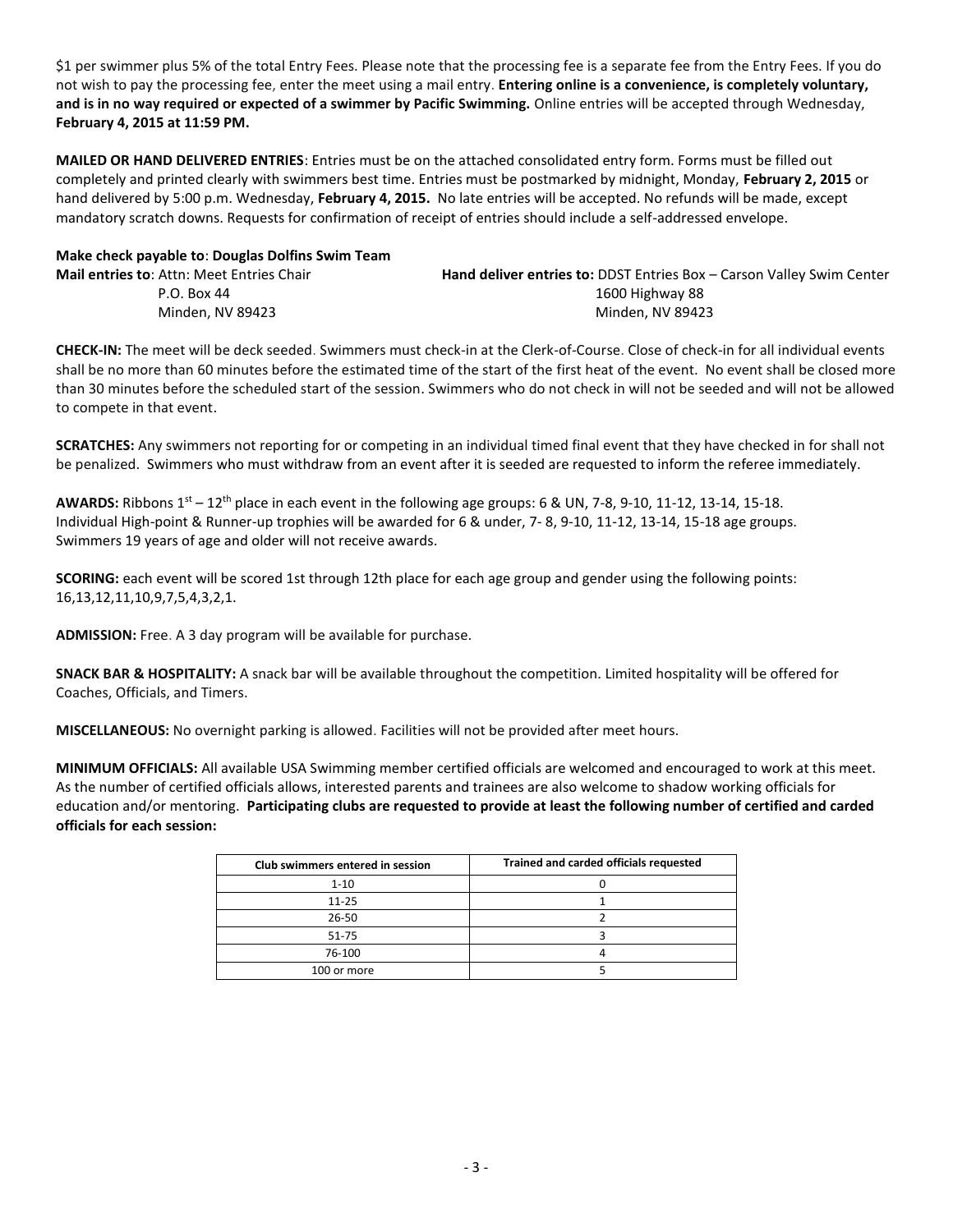## **EVENT SUMMARY :**

| <b>FRIDAY</b> |           | <b>SATURDAY</b> |                   |              | <b>SUNDAY</b> |              |        |              |               |           |
|---------------|-----------|-----------------|-------------------|--------------|---------------|--------------|--------|--------------|---------------|-----------|
| $9 - 10$      | $11 - 12$ | 13 & O          | <b>8 &amp; UN</b> | $9 - 10$     | $11 - 12$     | 13-18        | 8 & UN | $9 - 10$     | $11 - 12$     | $13 - 18$ |
| 200 IM        | 400 IM    | 400 IM          | 100 IM            | 100 IM       | 100 IM        | 200 FR       | 100 FR | 200 FR       | 200 IM        | 200 IM    |
|               | 500 FR    | 500 FR          | 50 BK             | <b>50 BK</b> | 200 FR        | 100 BK       | 25 BK  | 100 BK       | 200 BK        | 200 BK    |
|               |           |                 | 25 BR             | 100 BR       | 100 BK        | 200 BR       | 25 FL  | 100 FL       | 50 BK         | 100 FR    |
|               |           |                 | 50 FL             | 50 FL        | 200 BR        | 100 FL       | 50 BR  | 50 BR        | 100 FR        | 200 FL    |
|               |           |                 | 25 FR             | 100 FR       | <b>50 BR</b>  | <b>50 FR</b> | 50 FR  | <b>50 FR</b> | 200 FL        | 100 BR    |
|               |           |                 |                   |              | 100 FL        | 1000 FR      |        |              | 50 FL         | 1650 FR   |
|               |           |                 |                   |              | 50 FR         |              |        |              | <b>100 FR</b> |           |
|               |           |                 |                   |              | 1000 FR       |              |        |              | 1650 FR       |           |

| <b>EVENTS</b>             |                 |               |  |  |
|---------------------------|-----------------|---------------|--|--|
| Friday, February 13, 2015 |                 |               |  |  |
| <b>EVENT#</b>             | <b>EVENT</b>    | <b>EVENT#</b> |  |  |
|                           | 11 & O 400 IM   | 2             |  |  |
|                           | $9 - 10200$ IM  |               |  |  |
|                           | 11 & O 500 Free | 6             |  |  |

| <b>EVENT#</b><br><b>EVENT#</b><br><b>EVENT#</b><br><b>EVENT</b><br><b>MORNING SESSION</b><br>8<br>$\overline{7}$<br>$9 - 10100$ IM<br>51<br>$\boldsymbol{9}$<br>8 & U 100 IM<br>10<br>53<br>$9 - 1050$ BACK<br>12<br>55<br>11<br>13<br>8 & U 50 BACK<br>14<br>57<br>15<br>$9 - 10$ 100 BREAST<br>16<br>59<br>17<br>8 & U 25 BREAST<br>18<br>61<br>19<br>$9 - 1050$ FLY<br>20<br>63<br>65<br>21<br>8 & U 50 FLY<br>22<br>23<br>$9 - 10100$ FREE<br>24<br>67<br>25<br>8 & U 25 FREE<br>26<br>69<br><b>AFTERNOON SESSION</b><br>28<br>27<br>$11 - 12$ 100 IM<br>71<br>30<br>29<br>13 & O 200 FREE<br>73<br>31<br>32<br>75<br>$11 - 12200$ FREE<br>33<br>34<br>13 & O 100 BACK<br>77<br>36<br>35<br>11-12 100 BACK<br>79<br>37<br>11 & O 200 BREAST<br>38<br>81<br>39<br>83<br>11-12 50 BREAST<br>40<br>41<br>13 & O 100 FLY<br>42<br>85<br>43<br>11-12 100 FLY<br>44<br>87<br>45<br>13 & O 50 FREE<br>46<br>89<br>47<br>$11 - 1250$ FREE<br>48<br>91<br>49<br>11 & O 1000 FREE**<br>50 | Saturday, February 14, 2015 |  |  |
|-------------------------------------------------------------------------------------------------------------------------------------------------------------------------------------------------------------------------------------------------------------------------------------------------------------------------------------------------------------------------------------------------------------------------------------------------------------------------------------------------------------------------------------------------------------------------------------------------------------------------------------------------------------------------------------------------------------------------------------------------------------------------------------------------------------------------------------------------------------------------------------------------------------------------------------------------------------------------------------|-----------------------------|--|--|
|                                                                                                                                                                                                                                                                                                                                                                                                                                                                                                                                                                                                                                                                                                                                                                                                                                                                                                                                                                                     |                             |  |  |
|                                                                                                                                                                                                                                                                                                                                                                                                                                                                                                                                                                                                                                                                                                                                                                                                                                                                                                                                                                                     |                             |  |  |
|                                                                                                                                                                                                                                                                                                                                                                                                                                                                                                                                                                                                                                                                                                                                                                                                                                                                                                                                                                                     |                             |  |  |
|                                                                                                                                                                                                                                                                                                                                                                                                                                                                                                                                                                                                                                                                                                                                                                                                                                                                                                                                                                                     |                             |  |  |
|                                                                                                                                                                                                                                                                                                                                                                                                                                                                                                                                                                                                                                                                                                                                                                                                                                                                                                                                                                                     |                             |  |  |
|                                                                                                                                                                                                                                                                                                                                                                                                                                                                                                                                                                                                                                                                                                                                                                                                                                                                                                                                                                                     |                             |  |  |
|                                                                                                                                                                                                                                                                                                                                                                                                                                                                                                                                                                                                                                                                                                                                                                                                                                                                                                                                                                                     |                             |  |  |
|                                                                                                                                                                                                                                                                                                                                                                                                                                                                                                                                                                                                                                                                                                                                                                                                                                                                                                                                                                                     |                             |  |  |
|                                                                                                                                                                                                                                                                                                                                                                                                                                                                                                                                                                                                                                                                                                                                                                                                                                                                                                                                                                                     |                             |  |  |
|                                                                                                                                                                                                                                                                                                                                                                                                                                                                                                                                                                                                                                                                                                                                                                                                                                                                                                                                                                                     |                             |  |  |
|                                                                                                                                                                                                                                                                                                                                                                                                                                                                                                                                                                                                                                                                                                                                                                                                                                                                                                                                                                                     |                             |  |  |
|                                                                                                                                                                                                                                                                                                                                                                                                                                                                                                                                                                                                                                                                                                                                                                                                                                                                                                                                                                                     |                             |  |  |
|                                                                                                                                                                                                                                                                                                                                                                                                                                                                                                                                                                                                                                                                                                                                                                                                                                                                                                                                                                                     |                             |  |  |
|                                                                                                                                                                                                                                                                                                                                                                                                                                                                                                                                                                                                                                                                                                                                                                                                                                                                                                                                                                                     |                             |  |  |
|                                                                                                                                                                                                                                                                                                                                                                                                                                                                                                                                                                                                                                                                                                                                                                                                                                                                                                                                                                                     |                             |  |  |
|                                                                                                                                                                                                                                                                                                                                                                                                                                                                                                                                                                                                                                                                                                                                                                                                                                                                                                                                                                                     |                             |  |  |
|                                                                                                                                                                                                                                                                                                                                                                                                                                                                                                                                                                                                                                                                                                                                                                                                                                                                                                                                                                                     |                             |  |  |
|                                                                                                                                                                                                                                                                                                                                                                                                                                                                                                                                                                                                                                                                                                                                                                                                                                                                                                                                                                                     |                             |  |  |
|                                                                                                                                                                                                                                                                                                                                                                                                                                                                                                                                                                                                                                                                                                                                                                                                                                                                                                                                                                                     |                             |  |  |
|                                                                                                                                                                                                                                                                                                                                                                                                                                                                                                                                                                                                                                                                                                                                                                                                                                                                                                                                                                                     |                             |  |  |
|                                                                                                                                                                                                                                                                                                                                                                                                                                                                                                                                                                                                                                                                                                                                                                                                                                                                                                                                                                                     |                             |  |  |
|                                                                                                                                                                                                                                                                                                                                                                                                                                                                                                                                                                                                                                                                                                                                                                                                                                                                                                                                                                                     |                             |  |  |
|                                                                                                                                                                                                                                                                                                                                                                                                                                                                                                                                                                                                                                                                                                                                                                                                                                                                                                                                                                                     |                             |  |  |
|                                                                                                                                                                                                                                                                                                                                                                                                                                                                                                                                                                                                                                                                                                                                                                                                                                                                                                                                                                                     |                             |  |  |
|                                                                                                                                                                                                                                                                                                                                                                                                                                                                                                                                                                                                                                                                                                                                                                                                                                                                                                                                                                                     |                             |  |  |

| urday, February 14, 2015    |    |               | Sunday, February 15, 2015 |               |
|-----------------------------|----|---------------|---------------------------|---------------|
| <b>ENT</b><br><b>EVENT#</b> |    | <b>EVENT#</b> | <b>EVENT</b>              | <b>EVENT#</b> |
| <b>MORNING SESSION</b>      |    |               | <b>MORNING SESSION</b>    |               |
| - 10 100 IM                 | 8  | 51            | $9 - 10200$ FREE          | 52            |
| & U 100 IM                  | 10 | 53            | 8 & U 100 FREE            | 54            |
| - 10 50 BACK                | 12 | 55            | 9-10 100 BACK             | 56            |
| <b>&amp; U 50 BACK</b>      | 14 | 57            | 8 & U 25 BACK             | 58            |
| - 10 100 BREAST             | 16 | 59            | $9 - 10100$ FLY           | 60            |
| ኔ U 25 BREAST               | 18 | 61            | 8 & U 25 FLY              | 62            |
| - 10 50 FLY                 | 20 | 63            | $9 - 1050$ BREAST         | 64            |
| ኔ U 50 FLY                  | 22 | 65            | 8 & U 50 BREAST           | 66            |
| - 10 100 FREE               | 24 | 67            | $9 - 1050$ FREE           | 68            |
| & U 25 FREE                 | 26 | 69            | 8 & U 50 FREE             | 70            |
| <b>AFTERNOON SESSION</b>    |    |               | <b>AFTERNOON SESSION</b>  |               |
| $-12100$ IM                 | 28 | 71            | 13 & O 200 IM             | 72            |
| & O 200 FREE                | 30 | 73            | $11 - 12200$ IM           | 74            |
| $-12200$ FREE               | 32 | 75            | 11 & O 200 BACK           | 76            |
| & O 100 BACK                | 34 | 77            | 11-12 50 BACK             | 78            |
| $-12100$ BACK               | 36 | 79            | 13 & O 100 FREE           | 80            |
| & O 200 BREAST              | 38 | 81            | $11 - 12$ 100 FREE        | 82            |
| $-1250$ BREAST              | 40 | 83            | 11 & O 200 FLY            | 84            |
| & O 100 FLY                 | 42 | 85            | $11 - 1250$ FLY           | 86            |
| $-12$ 100 FLY               | 44 | 87            | 13 & O 100 BREAST         | 88            |
| & O 50 FREE                 | 46 | 89            | 11-12 100 BREAST          | 90            |
| $-1250$ FREE                | 48 | 91            | 11 & O 1650 FREE**        | 92            |

Use the following URL to find the time standards: <http://www.pacswim.org/swim-meet-times/standards>

\*\*Per Zone-4 policy, to be eligible to enter the 1000 freestyle and 1650 freestyle, a swimmer must have previously established an official time in a freestyle event of 500y/400m or longer.